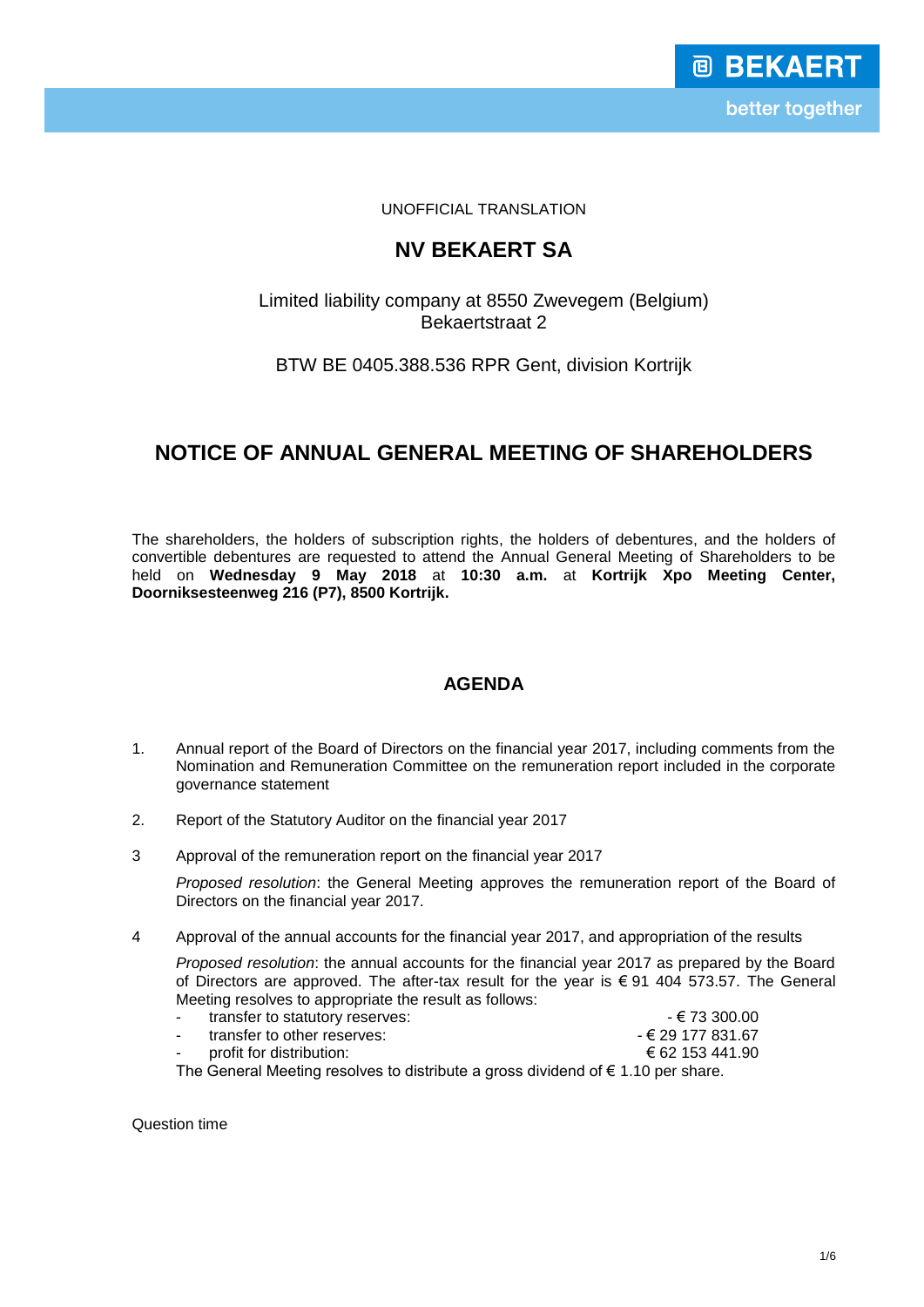5 Discharge to the Directors and the Statutory Auditor

*Proposed resolution*: the General Meeting resolves as follows:

- 5.1. The Directors are discharged from the performance of their duties during the financial year 2017.
- 5.2. The Statutory Auditor is discharged from the performance of their duties during the financial year 2017.
- 6. Appointment and re-appointment of Directors

The term of office of the independent Directors Alan Begg and Mei Ye, as well as the term of office of the Director Matthew Taylor expire today. Mr Begg is not eligible for re-appointment. The Board of Directors has nominated Mr Colin Smith for Board membership.

*Proposed resolution*: on the motion of the Board of Directors, the General Meeting resolves as follows:<br>6.1 N

- 6.1 Mr Colin Smith is appointed as independent Director, within the meaning of Article 526ter of the Companies Code and of provision 2.3 of the Code on Corporate Governance, for a term of four years, up to and including the Annual General Meeting to be held in 2022: it appears from information available to the Company and from information provided by Mr Smith that he satisfies the applicable requirements with respect to independence.
- 6.2 Mr Matthew Taylor is re-appointed as Director for a term of four years, up to and including the Annual General Meeting to be held in 2022.
- 6.3 Ms Mei Ye is re-appointed as independent Director, within the meaning of Article 526ter of the Companies Code and of provision 2.3 of the Code on Corporate Governance, for a term of four years, up to and including the Annual General Meeting to be held in 2022: it appears from information available to the Company and from information provided by Ms Ye that she continues to satisfy the applicable requirements with respect to independence.
- 7 Remuneration of the Directors

*Proposed resolution*: on the motion of the Board of Directors, the General Meeting resolves as follows:

- 7.1 The remuneration of each Director, except the Chairman, for the performance of the duties as member of the Board during the financial year 2018 is kept at the set amount of € 42 000, and at the variable amount of € 4 200 for each meeting of the Board of Directors attended in person (with a maximum of € 25 200 for six meetings).
- 7.2 The remuneration of the Chairman of the Audit and Finance Committee for the performance of the duties as Chairman and member of such Committee during the financial year 2018 is kept at the variable amount of  $\epsilon$  4 000 for each Committee meeting attended in person.
- 7.3 The remuneration of each Director, except the Chairman of the Board, the Chairman of the Audit and Finance Committee and the Managing Director, for the performance of the duties as Chairman or member of a Committee of the Board during the financial year 2018 is kept at the variable amount of  $\epsilon$  3 000 for each Committee meeting attended in person.
- 7.4 The remuneration of the Chairman of the Board of Directors for the performance of all his duties in the Company during the financial year 2018 is kept at  $\epsilon$  250 000. With the exception of support items, such as a service car, infrastructure, telecommunication, risk insurance and expense reimbursement, the Chairman shall not be entitled to any additional remuneration in accordance with the Company's remuneration policy.

### 8 Remuneration of the Statutory Auditor

*Proposed resolution*: the General Meeting resolves to keep the remuneration of the Statutory Auditor for the control of the annual accounts for the financial year 2017 at  $\epsilon$  90 000, and to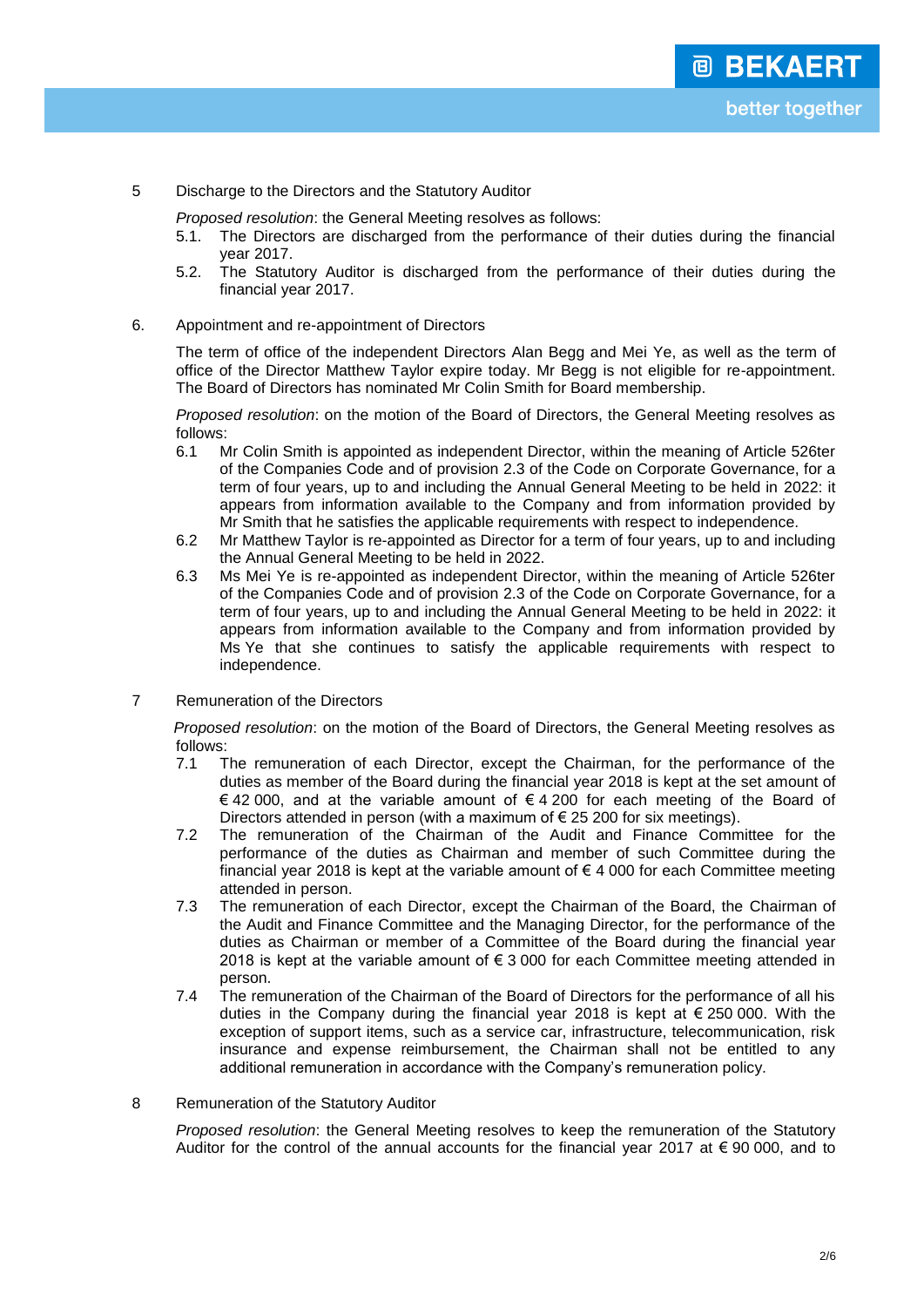keep the remuneration for the control of the consolidated annual accounts for the financial year 2017 at € 217 000.

9 Approval of change of control provisions in accordance with Article 556 of the Companies Code

*Proposed resolution:* the General Meeting resolves, in accordance with Article 556 of the Companies Code, to approve the change of control provisions applying to the Company and included in the following documents:

- (a) The Long-Term Supply and Purchase Agreement of 13 July 2017 between Pirelli Tyre S.p.A. and the Company regarding the supply of steel cord and bead wire.
- (b) The Long-Term Supply and Purchase Agreement of 13 July 2017 between Prometeon Tyre Group S.r.l. and the Company regarding the supply of steel cord and bead wire.
- (c) The Steel Tire Cord Supply Agreement of 28 February 2018 between Bridgestone Corporation and the Company regarding the supply of steel cord.
- (d) The Investment Credit Facility Agreement of 27 July 2017 between BNP Paribas Fortis SA/NV as lender, and the Company and Bekaert Coördinatiecentrum NV as borrower, in accordance with the terms of which the lender makes available to the borrower an investment credit facility in a maximum aggregate amount of € 50 000 000.
- (e) The Revolving Loan Facility Agreement of 27 July 2017 between BNP Paribas Fortis SA/NV as lender, and the Company and Bekaert Coördinatiecentrum NV as borrower, in accordance with the terms of which the lender makes available to the borrower a revolving loan facility in a maximum aggregate amount of  $\epsilon$  50 000 000.
- (f) The Term Loan Agreement of 31 October 2017 between ING Belgium NV/SA as bank and the Company as borrower, in accordance with the terms of which the bank makes available to the borrower a term loan facility in an aggregate amount of  $\epsilon$  50 000 000.
- (g) The Revolving Credit Facility Agreement of 31 October 2017 between ING Belgium NV/SA as bank and the Company and Bekaert Coördinatiecentrum NV as borrower, in accordance with the terms of which the bank makes available to the borrower a revolving credit facility in an aggregate amount of € 25 000 000.

*Explanation*:

- On the terms set forth in Section 13.3 of the Agreement referred to at (a) above, in the event control of the Company or the Company's steel cord business is acquired by a competitor of Pirelli Tyre S.p.A. in manufacturing tyres, Pirelli Tyre S.p.A. shall have the right to terminate the Agreement.
- On the terms set forth in Section 13.3 of the Agreement referred to at (b) above, in the event control of the Company or the Company's steel cord business is acquired by a competitor of Prometeon Tyre Group S.r.l. in manufacturing tyres, Prometeon Tyre Group S.r.l. shall have the right to terminate the Agreement.
- On the terms set forth in Sections 8.3 and 13.2 of the Agreement referred to at (c) above, Bridgestone Corporation is entitled to terminate the contract prematurely in certain cases of change of control of the Company.
- On the terms set forth in Clause 15 of the Agreement referred to at (d) above, in the event of a change of control of the Company, BNP Paribas Fortis SA/NV may cancel the whole or any part of the facility and/or declare the whole or any part of the facility to be immediately due and repayable. The proposed resolution is submitted to the General Meeting in accordance with Clause 4.2(a) of the Agreement.
- On the terms set forth in Clause 15 of the Agreement referred to at (e) above, in the event of a change of control of the Company, BNP Paribas Fortis SA/NV may cancel the whole or any part of the facility and/or declare the whole or any part of the facility to be immediately due and repayable. The proposed resolution is submitted to the General Meeting in accordance with Clause 4.3(a) of the Agreement.
- On the terms set forth in Clause 7.1 of the Agreement referred to at (f) above, in the event of a change of control of the Company, ING Belgium NV/SA may cancel the facility and/or declare the facility to be immediately due and repayable.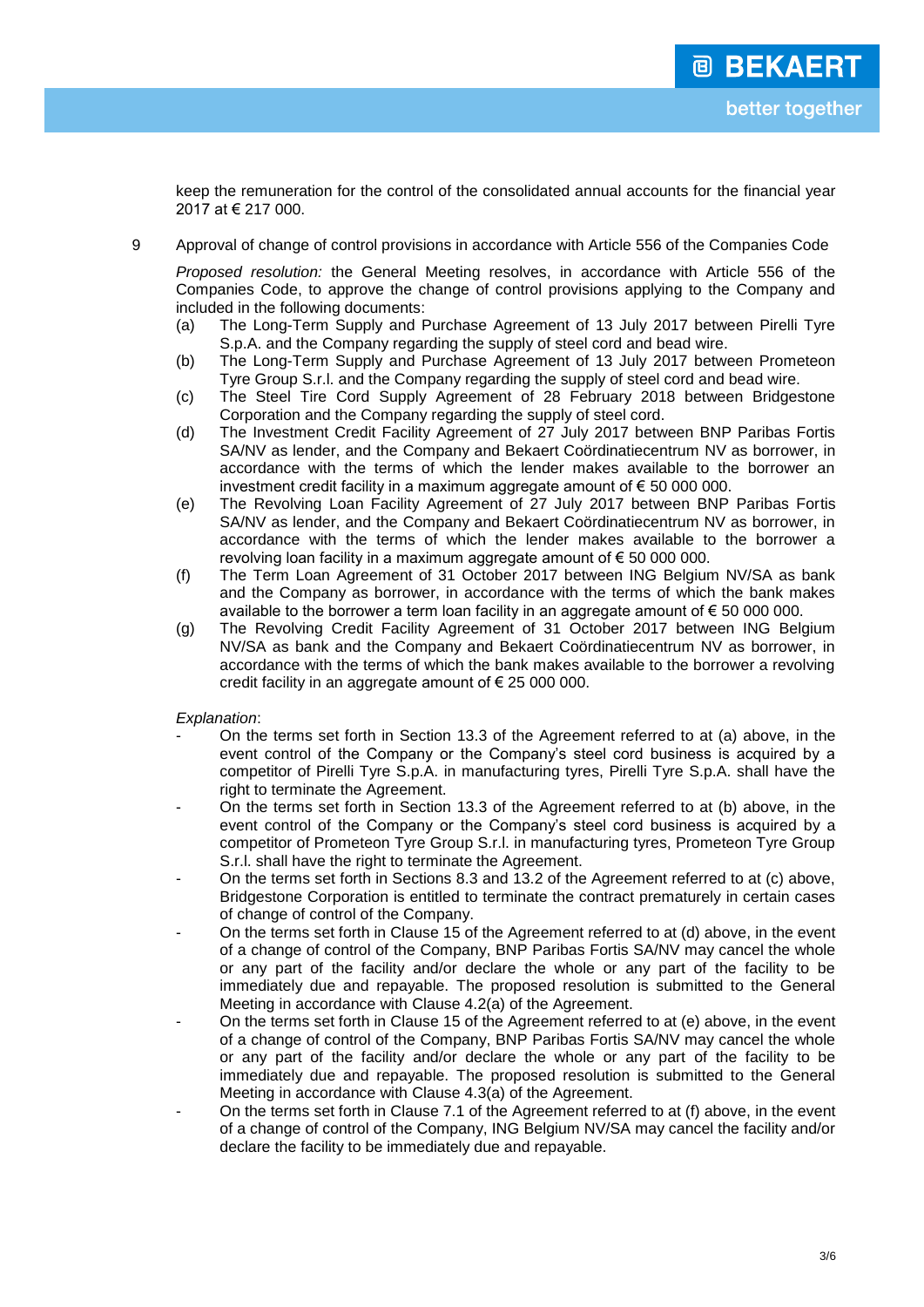On the terms set forth in Clause 7.1 of the Agreement referred to at  $(q)$  above, in the event of a change of control of the Company, ING Belgium NV/SA may cancel the facility and/or declare the facility to be immediately repayable.

## 10. Approval of the NV Bekaert SA Share Option Plan 2018-2020

*Proposed resolution*: on the motion of the Board of Directors, the General Meeting resolves to approve the NV Bekaert SA Share Option Plan 2018-2020. The plan will offer options to acquire existing Company shares to the members of the Bekaert Group Executive, the Senior Management and a limited number of management employees of the Company and a number of its subsidiaries. There will be one offer of share options in each of the years 2018 through 2020, and the aggregate number of share options to be offered will be determined each year by the Board of Directors on the motion of the Nomination and Remuneration Committee. The number of share options to be offered to each individual beneficiary will be variable in part, based on an assessment of such person's long-term contribution to the success of the Company. The share options will be offered to the beneficiaries for free. Each accepted share option will entitle its holder to acquire one existing share of the Company against payment of the exercise price, which will be conclusively determined at the time of the offer and which will be equal to the lower of: (i) the average closing price of the Company shares during the thirty days preceding the date of the offer, and (ii) the last closing price preceding the date of the offer. The share options cannot be exercised during a period of three calendar years after the year in which the offer has occurred, nor after a period of ten years as from the date of their offer.

## 11. Approval of the NV Bekaert SA Performance Share Plan 2018-2020

*Proposed resolution:* on the motion of the Board of Directors, the General Meeting resolves to approve the NV Bekaert SA Performance Share Plan 2018-2020. The plan will offer rights with respect to Company shares to the members of the Bekaert Group Executive, the Senior Management and a limited number of management staff members of the Company and a number of its subsidiaries (the rights, "Performance Share Units" and the shares, "Performance Shares"). Each Performance Share Unit entitles the beneficiary to acquire one Performance Share subject to the conditions of the NV Bekaert SA Performance Share Plan 2018-2020. These Performance Share Units will vest following a vesting period of three years, conditional to the achievement of a pre-set performance target. The performance target will be set annually by the Board of Directors, in line with the Company strategy. The precise vesting level of the Performance Share Units will depend upon the actual achievement level of the vesting criterion, with no vesting at all if the actual performance is below the defined minimum threshold. Upon achievement of said threshold, there will be a minimum vesting of 50% of the granted Performance Share Units; full achievement of the agreed vesting criterion will lead to a par vesting of 100% of the granted Performance Share Units, whereas there will be a maximum vesting of 300% of the granted Performance Share Units if the actual performance is at or above an agreed ceiling level. In between these levels, the vesting will be proportionate. It is proposed that, upon vesting, the beneficiaries will also receive the value of the dividends relating to the previous three years with respect to such (amount of) Performance Shares to which the effectively vested Performance Share Units relate. In principle, there will be one Performance Share Unit grant in each of the years 2018 through 2020, and the aggregate number of Performance Share Units to be offered will be determined each year by the Board of Directors on the motion of the Nomination and Remuneration Committee. The Performance Shares will be offered to the beneficiaries for free.

12. Communication of the consolidated annual accounts of the Bekaert Group for the financial year 2017, and of the annual report of the Board of Directors and the report of the Statutory Auditor on the consolidated annual accounts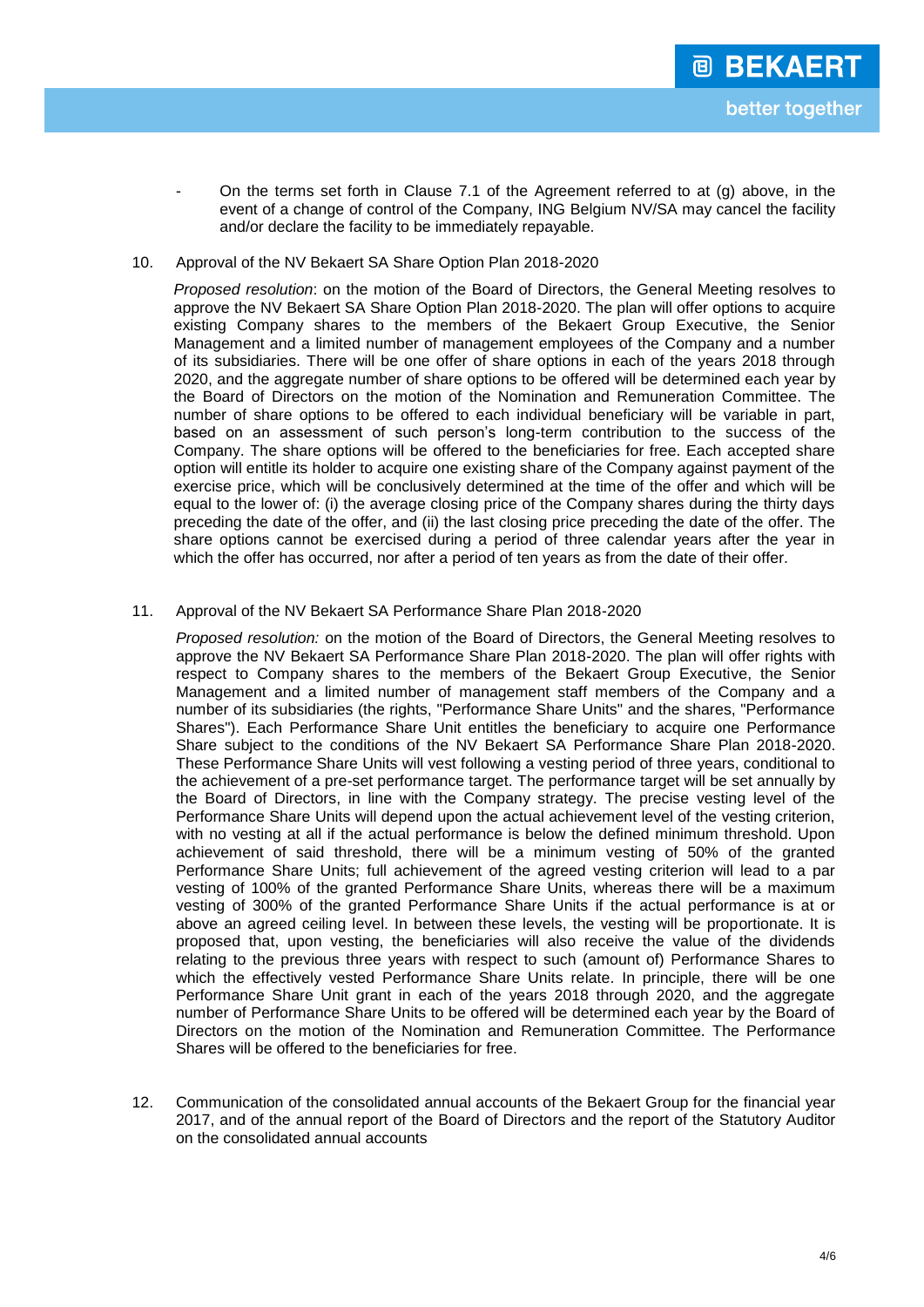# **FORMALITIES**

In order to exercise their rights at this Annual General Meeting the shareholders, the holders of subscription rights, the holders of debentures, and the holders of convertible debentures must comply with the following rules:

### 1. Record date

The right to attend the Annual General Meeting will be granted only to shareholders, holders of subscription rights, holders of debentures, and the holders of convertible debentures whose securities are registered in their name on the record date, i.e. at 24:00 hours Belgium time on **Wednesday 25 April 2018**, either in the Company's registers of registered securities (for registered shares or subscription rights) or in an account with a recognized account holder or a clearing agent (for non-material shares, debentures or convertible debentures).

## 2. Notification

In addition, the shareholders, the holders of subscription rights, the holders of debentures, and the holders of convertible debentures whose securities are registered on the record date of Wednesday 25 April 2018 must notify the Company no later than **Thursday 3 May 2018** that they wish to attend the Annual General Meeting, as follows:

- The owners of registered shares or subscription rights wishing to attend the Annual General Meeting in person must complete the attendance form included as part of their individual notice and notify the form to the Company no later than Thursday 3 May 2018.
- The owners of non-material shares, debentures or convertible debentures must cause a certificate attesting the number of their non-material securities with which they wish to attend to be produced by one of the following banking institutions no later than Thursday 3 May 2018:
	- in Belgium: ING Belgium, Bank Degroof Petercam, BNP Paribas Fortis, KBC Bank, Belfius Bank;
	- > in France: Société Générale:
	- > in The Netherlands: ABN AMRO Bank;
	- > in Switzerland: UBS.

The holders of subscription rights, the holders of debentures, and the holders of convertible debentures can attend the Annual General Meeting in person only, and have no voting rights.

### 3. Powers of attorney

The owners of registered shares who are unable to attend the Annual General Meeting in person but want to vote by proxy must complete the power of attorney form included as part of their individual notice and notify the form to the Company no later than **Thursday 3 May 2018**.

The owners of non-material shares who are unable to attend the Annual General Meeting in person but want to vote by proxy must complete a copy of the power of attorney form available from the website address mentioned in paragraph 6 below and notify the form, together with their above-mentioned certificate, to one of the above-mentioned banking institutions no later than **Thursday 3 May 2018**.

Shareholders must carefully read and comply with the instructions appearing on the power of attorney form in order to be validly represented at the Annual General Meeting.